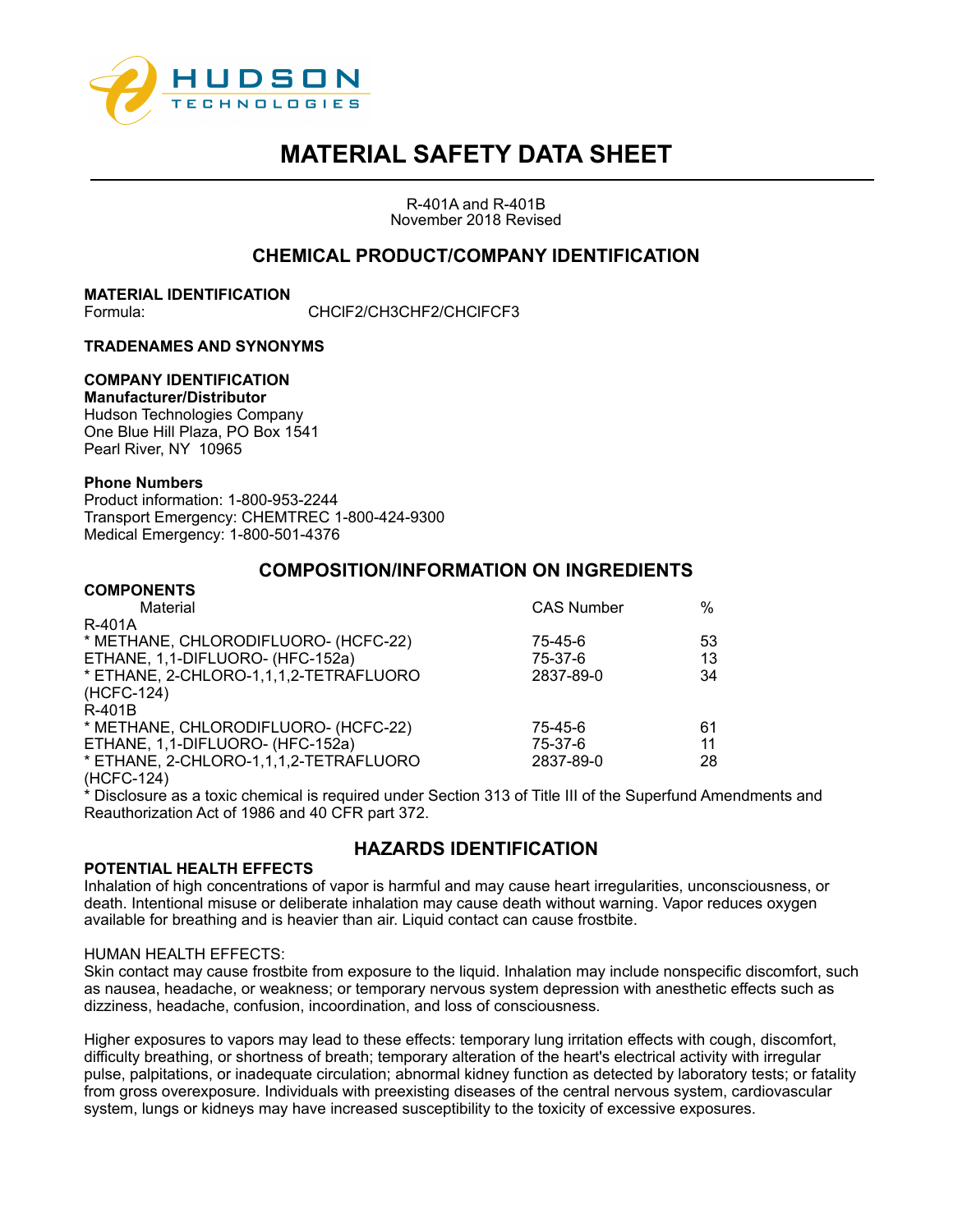

#### **CARCINOGENICITY INFORMATION**

None of the components present in this material at concentrations equal to or greater than 0.1% are listed by IARC, NTP, OSHA or ACGIH as a carcinogen.

# **FIRST AID MEASURES**

#### **INHALATION**

If high concentrations are inhaled, immediately remove to fresh air. Keep person calm. If not breathing, give artificial respiration. If breathing is difficult, give oxygen. Call a physician.

#### **SKIN CONTACT**

Flush skin with water for at least 15 minutes after excessive contact. Seek medical assistance if irritation is present. Wash contaminated clothing before reuse. Treat for frostbite if necessary by gently warming affected area.

#### **EYE CONTACT**

In case of contact, immediately flush eyes with plenty of water for at least 15 minutes. Call a physician.

#### **INGESTION**

Ingestion is not considered a potential route of exposure.

#### **NOTES TO PHYSICIANS**

Because of possible disturbances of cardiac rhythm, catecholamine drugs, such as epinephrine, should only be used with special caution in situations of emergency life support.

# **FIRE FIGHTING MEASURES**

# **FLAMMABLE PROPERTIES**

| Flash Point:                          | No flash point        |  |  |  |
|---------------------------------------|-----------------------|--|--|--|
| Flammable Limits in Air, % by Volume: |                       |  |  |  |
| LEL:                                  | None per ASTM E681    |  |  |  |
| UEL:                                  | None per ASTM E681    |  |  |  |
| Autoignition:                         | 681 C (1258 F) R-401A |  |  |  |
|                                       | 685 C (1265 F) R-401B |  |  |  |

Fire and Explosion Hazards: Cylinders may rupture under fire conditions. Decomposition may occur.

Contact of welding or soldering torch flame with high concentrations of refrigerant can result in visible changes in the size and color of torch flames. This flame effect will only occur in concentrations of product well above the recommended exposure limit, therefore stop all work and ventilate to disperse refrigerant vapors from the work area before using any open flames.

R-401A and R-401B are not flammable in air at temperatures up to 100 deg C (212 deg F) at atmospheric pressure. However, mixtures of these products with high concentrations of air at elevated pressure and/or temperature can become combustible in the presence of an ignition source. These products can also become combustible in an oxygen enriched environment (oxygen concentrations greater than that in air). Whether a mixture containing these products and air, or these products in an oxygen enriched atmosphere becomes combustible depends on the inter-relationship of 1) the temperature 2) the pressure, and 3) the proportion of oxygen in the mixture. In general, these products should not be allowed to exist with air above atmospheric pressure or at high temperatures; or in an oxygen enriched environment.

For example: these products should NOT be mixed with air under pressure for leak testing or other purposes. Experimental data have also been reported which indicate combustibility of HCFC-22, a component in these products, in the presence of chlorine.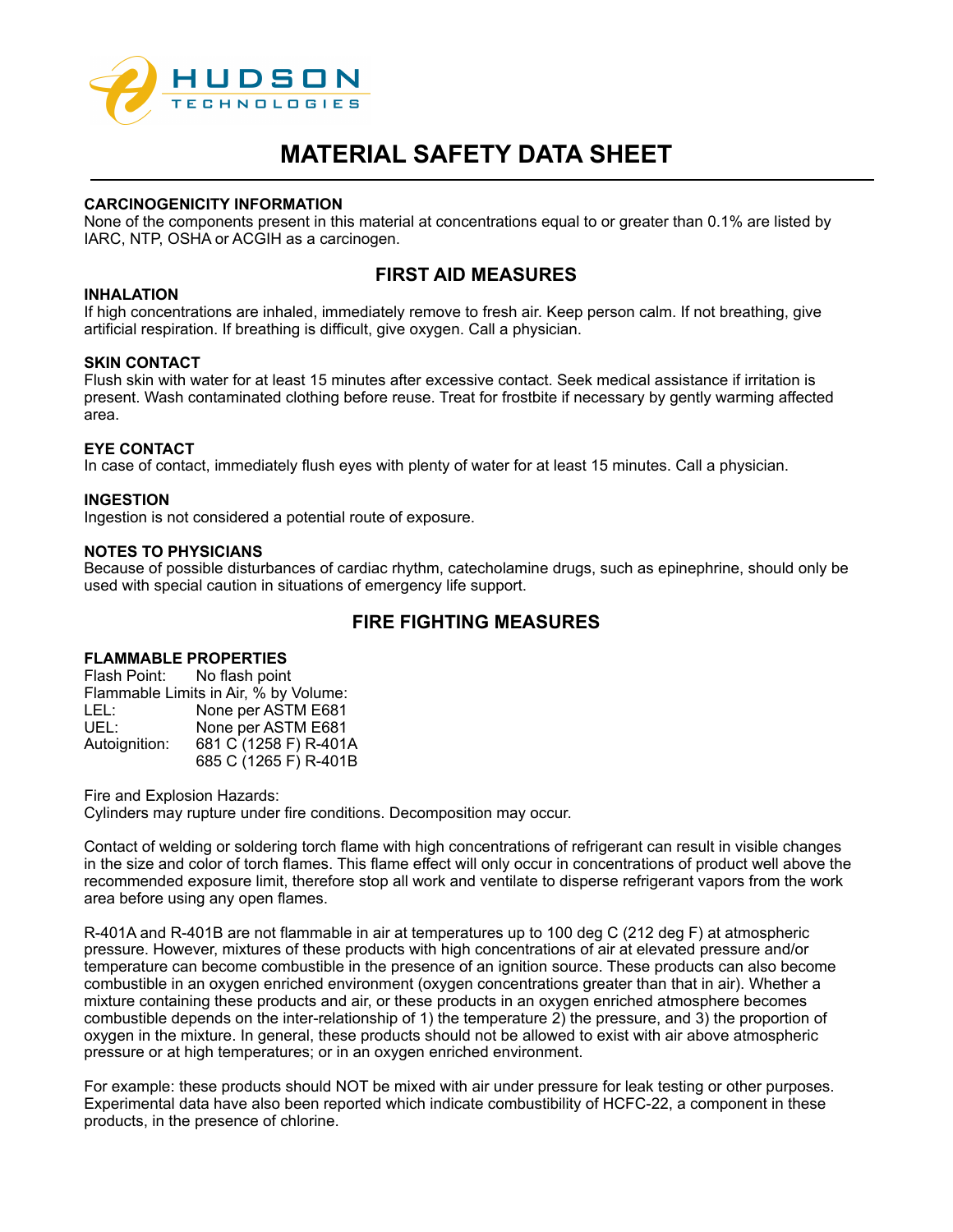

#### **EXTINGUISHING MEDIA**

Use media appropriate for surrounding material.

#### **FIRE FIGHTING INSTRUCTIONS**

Cool tank/container with water spray. Self-contained breathing apparatus (SCBA) may be required if cylinders rupture or release under fire conditions.

# **ACCIDENTAL RELEASE MEASURES**

#### **SAFEGUARDS (PERSONNEL)**

NOTE: Review FIRE FIGHTING MEASURES and HANDLING (PERSONNEL) sections before proceeding with clean-up. Use appropriate PERSONAL PROTECTIVE EQUIPMENT during clean-up. Ventilate area, especially low or enclosed places where heavy vapors might collect. Remove open flames. Use self-contained breathing apparatus (SCBA) if large spill or leak occurs.

#### **SPILL CLEAN UP**

Comply with Federal, State, and local regulations for reporting releases.

# **HANDLING AND STORAGE**

#### **HANDLING (PERSONNEL)**

Avoid breathing vapors or mist. Avoid contact with eyes or skin. Use with sufficient ventilation to keep employee exposure below recommended limits.

#### **STORAGE**

Store in a clean, dry place. Do not heat above 52 C (126 F).

# **EXPOSURE CONTROLS/PERSONAL PROTECTION**

#### **ENGINEERING CONTROLS**

Use sufficient ventilation to keep employee exposure below recommended limits. Local exhaust should be used when large amounts are released. Mechanical ventilation should be used in low or enclosed places. Refrigerant concentration monitors may be necessary to determine vapor concentrations in work areas prior to use of torches or other open flames, or if employees are entering enclosed areas.

#### **PERSONAL PROTECTIVE EQUIPMENT**

Lined butyl gloves should be used to avoid prolonged or repeated exposure. Chemical splash goggles should be available for use as needed to prevent eye contact. Under normal manufacturing conditions, no respiratory protection is required when using this product. Self-contained breathing apparatus (SCBA) is required if a large release occurs.

# # **EXPOSURE GUIDELINES**

## **APPLICABLE EXPOSURE LIMITS**

METHANE, CHLORODIFLUORO- (HCFC-22) PEL (OSHA) None Established

TLV (ACGIH) 1,000 ppm, 3,540 mg/m3, 8 Hr. TWA, A4

ETHANE, 1,1-DIFLUORO- (HFC-152a) PEL (OSHA) None Established TLV (ACGIH) None Established WEEL (AIHA) 1000 ppm, 8 Hr. TWA

ETHANE, 2-CHLORO-1,1,1,2-TETRAFLUORO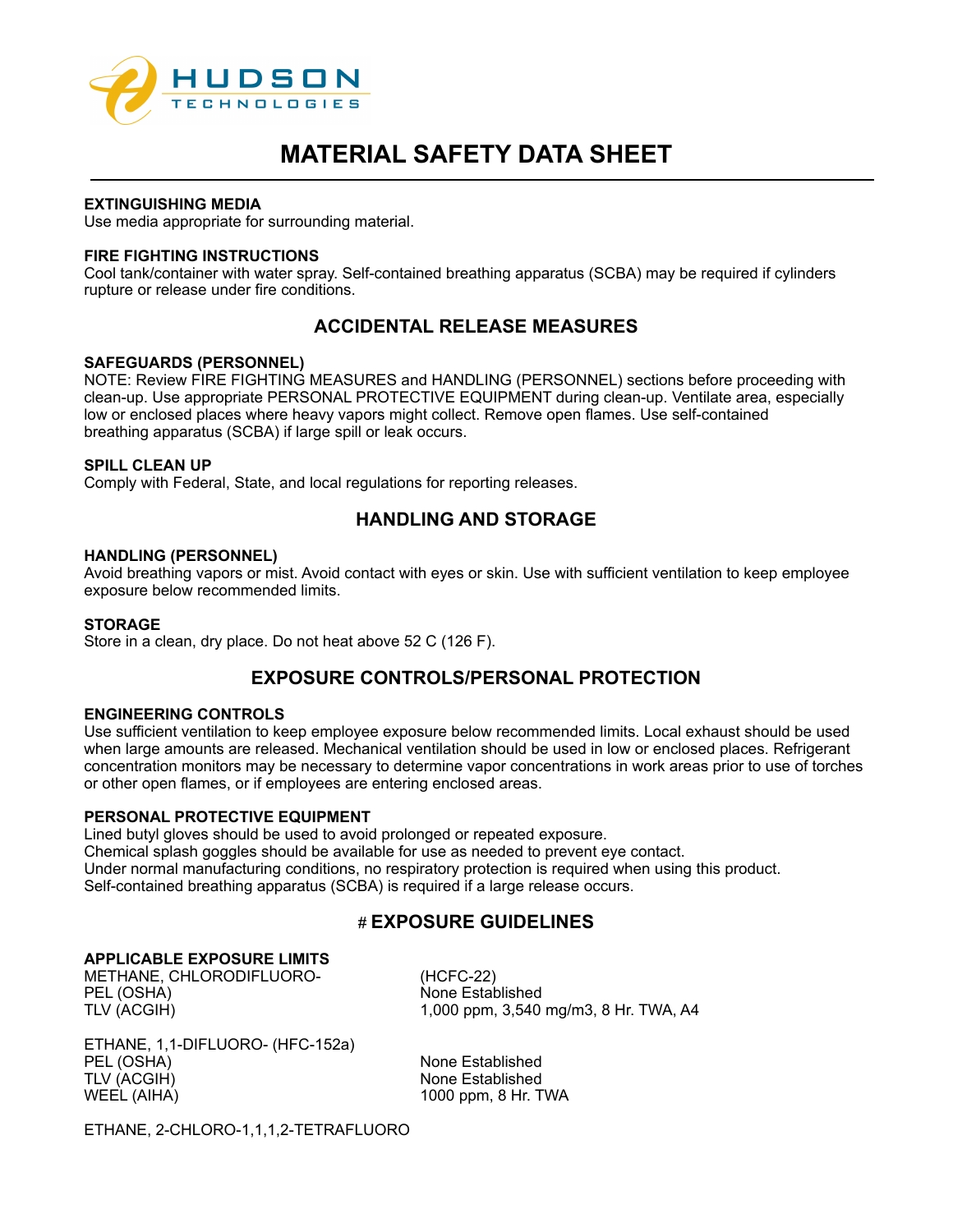

| <b>FEL (USIIA)</b><br>TLV (ACGIH)<br><b>WEEL (AIHA)</b>                                                                                    | <b>INUTE ESTADIISTICU</b><br>None Established<br>1000 ppm, 8 Hr. TWA   |
|--------------------------------------------------------------------------------------------------------------------------------------------|------------------------------------------------------------------------|
|                                                                                                                                            | PHYSICAL AND CHEMICAL PROPERTIES                                       |
| <b>PHYSICAL DATA</b><br><b>Boiling Point</b><br>of Saturated Liquid                                                                        | -33 C (-27 F) R-401A                                                   |
| Vapor Pressure<br>of Saturated Liquid                                                                                                      | 112.1 psia @ 25 C (77 F) R-401A                                        |
| Vapor Density<br>Liquid Density                                                                                                            | 3.3 (Air=1.0) @ 25 C (77 F) R-401A<br>1.194 g/cm3 @ 25 C (77 F) R-401A |
| <b>Boiling Point</b><br>of Saturated Liquid                                                                                                | -34.6 C (-30.3 F) R-401B                                               |
| Vapor Pressure<br>of Saturated Liquid                                                                                                      | 118.8 psia @ 25 C (77 F) R-401B                                        |
| <b>Vapor Density</b><br>Liquid Density                                                                                                     | 3.2 (Air=1.0) @ 25 C (77 F) R-401B<br>1.193 g/cm3 @ 25 C (77 F) R-401B |
| % Volatiles<br><b>Evaporation Rate</b><br>Solubility in Water<br>Odor: Ether (slight).<br>Form: Liquified Gas.<br>Color: Clear, Colorless. | 100 WT%<br>$>1$ (CCI4=1.0)<br>$0.1$ WT% @ 25 C (77 F)                  |
|                                                                                                                                            | STABILITY AND REACTIVITY                                               |

**CHEMICAL STABILITY Stable** 

### **CONDITIONS TO AVOID**

Avoid open flames and high temperatures.

# **INCOMPATIBILITY WITH OTHER MATERIALS**

Incompatible with alkali or alkaline earth metals - powdered Al, Zn, Be, etc.

#### **DECOMPOSITION**

Decomposition products are hazardous. This material can be decomposed by high temperatures (open flames, glowing metal surfaces, etc.) forming hydrochloric and hydrofluoric acids, and possibly carbonyl halides.

### **POLYMERIZATION**

Polymerization will not occur.

PEL (OSHA) None Established

# **PHYSICAL AND CHEMICAL PROPERTIES**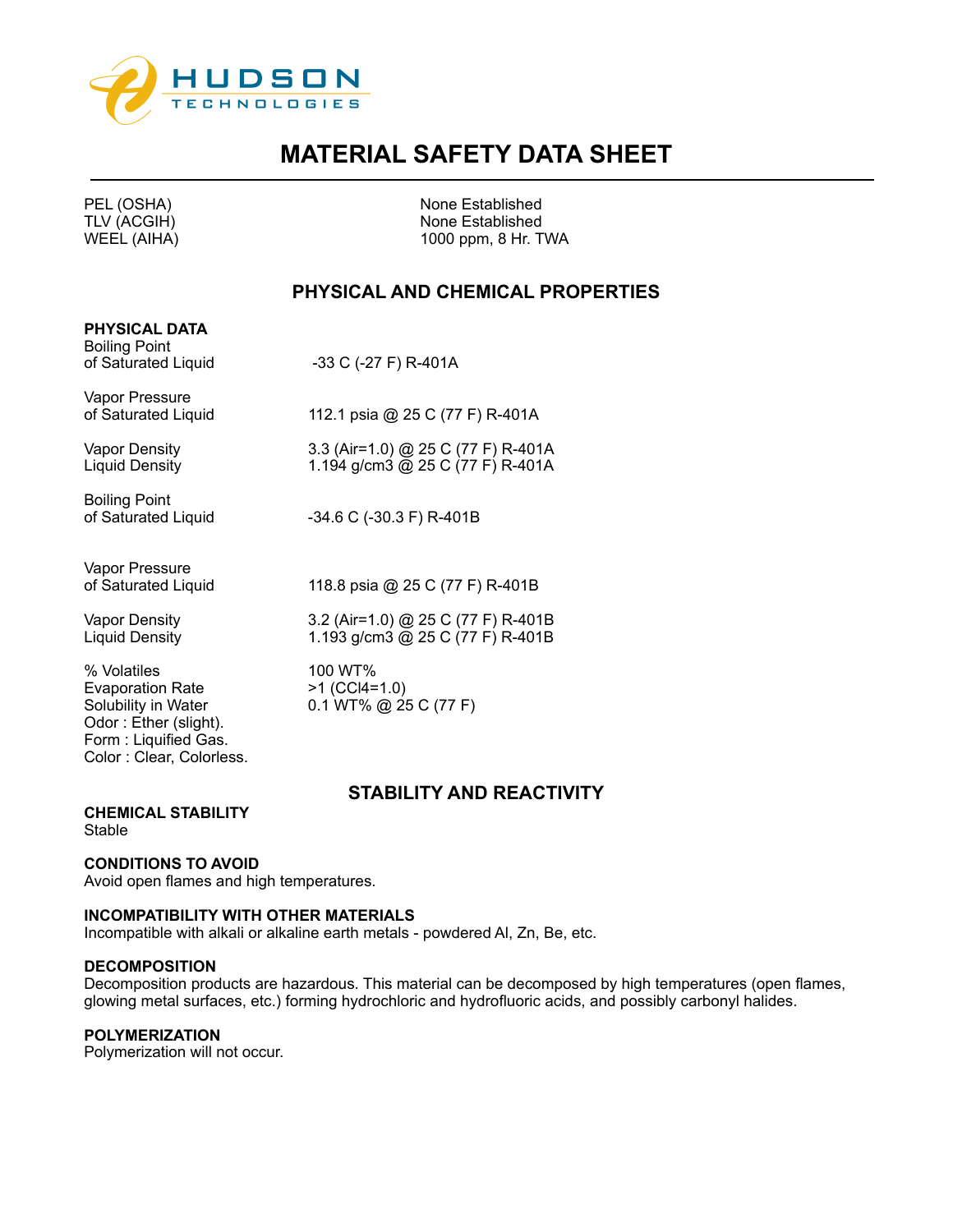

# **TOXICOLOGICAL INFORMATION**

**ANIMAL DATA**

The blend is untested.

CHLORODIFLUOROMETHANE (HCFC-22)

Inhalation 4-hour LC50: 220,000 ppm in rats

The compound is a skin irritant and a slight eye irritant, but is not a skin sensitizer in animals.

Effects from single high exposures include central nervous system depression, anesthesia, rapid breathing, lung congestion and microscopic liver changes. Cardiac sensitization occurred in dogs at 50,000 ppm or greater from the action of exogenous epinephrine.

No toxic effects or abnormal histopathological observations occurred in rats repeatedly exposed to concentrations ranging from 10,000 to 50,000 ppm (v/v). Long-term exposures to 50,000 ppm (v/v) of vapors produced organ weight increases and a decrease in body weight gain, but no increased mortality or adverse hematological effects.

In chronic inhalation studies, HCFC-22, at a concentration of 50,000 ppm (v/v), produced a small, but statistically significant increase of late-occurring tumors involving salivary glands in male rats, but not female rats or male or female mice. In the same studies, no increased incidence of tumors was seen in either species at concentrations of 10,000 ppm or 1000 ppm (v/v). Long-term administration in corn oil produced no effects on body weight or mortality.

HCFC-22 was mutagenic in some strains of bacteria in cell cultures, but not in mammalian cell cultures or animals. It did not cause heritable genetic damage in mammals.

A slight, but significant increase in developmental toxicity was observed at high concentrations (50,000 ppm) of HCFC-22, a concentration which also produced toxic effects in the adult animal. Based on these findings, and other negative developmental studies, HCFC-22 is not considered a unique hazard to the conceptus. Studies of the effects of HCFC-22 on male reproductive performance have been negative. Specific studies to evaluate the effect on female reproductive performance have not been conducted, however, limited information obtained from studies on developmental toxicity do not indicate adverse effects on female reproductive performance at concentrations up to 50,000 ppm.

DIFLUOROETHANE (HFC-152a)

| Inhalation 4-hour ALC | 383,000 ppm in rats  |
|-----------------------|----------------------|
| Oral ALD              | >1,500 mg/kg in rats |

Effects of a single exposure to high levels include labored breathing, lung irritation, lethargy, incoordination and loss of consciousness. Cardiac sensitization occurred in dogs exposed to a concentration of 150,000 ppm in air and given an intravenous epinephrine challenge. Effects of repeated exposure include increased urinary fluoride, reduced kidney weight, and reversible kidney changes.

Effects of a single high oral dose include weight loss and lethargy.

Tests in animals demonstrate no carcinogenic activity or developmental effects. Tests in animals for reproductive effects have not been performed. This compound does not produce genetic damage in bacterial cell cultures but has not been tested in animals.

CHLOROTETRAFLUOROETHANE (HCFC-124)

Inhalation 4-hour ALC >230,000 ppm in rats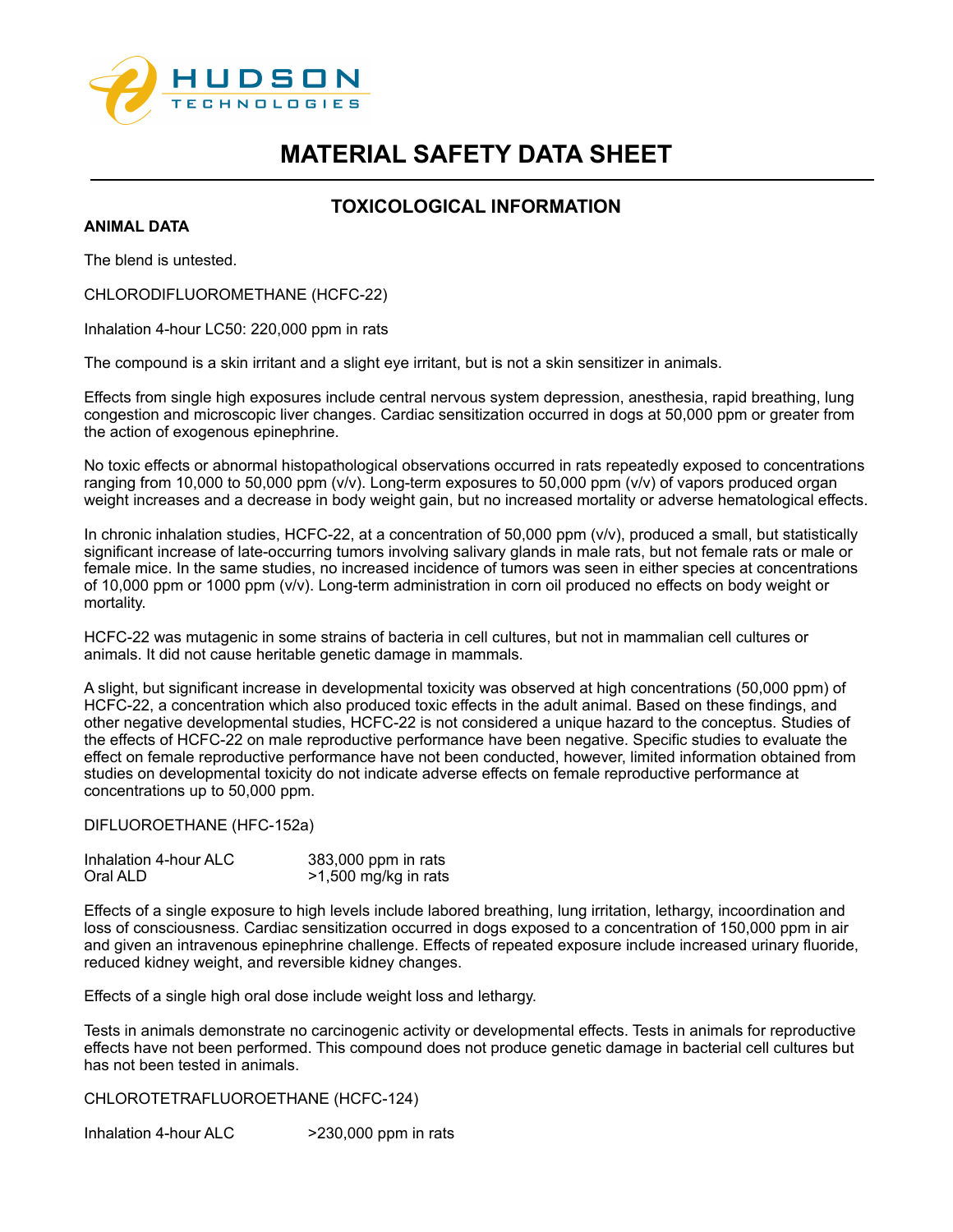

The effects in animals from single inhalation exposures by inhalation include central nervous system effects, anesthesia and decreased blood pressure. Cardiac sensitization occurred in dogs exposed to a concentration of 2.5% in air and given an intravenous epinephrine challenge. Repeated exposures produced increased liver weights, anesthetic effects, irregular respiration, poor coordination and nonspecific effects such as decreased body weight gain. However, no irreversible effects were seen as evidenced by histopathologic evaluation. Tests in animals suggest no developmental toxicity potential. HCFC-124 was not mutagenic in bacterial and mammalian cell cultures or whole animal studies.

# **ECOLOGICAL INFORMATION**

**ECOTOXICOLOGICAL INFORMATION**

Reclaim by distillation or remove to permitted waste facility. Dispose of in accordance with all Federal, State, and local regulations.

Aquatic Toxicity:

HCFC-22 48 hour EC50 - Daphnia magna: 433 mg/L

# **DISPOSAL CONSIDERATIONS**

## **WASTE DISPOSAL**

Treatment, storage, transportation, and disposal must be in accordance with applicable Federal, State/Provincial, and Local regulations. Recover by distillation or remove to a permitted waste disposal facility.

# **TRANSPORTATION INFORMATION**

### **SHIPPING INFORMATION**

DOT/IMO/IATA Proper Shipping Name Liquefied Gas, N.O.S.

Hazard Class 2.2 UN No. 3163

Shipping Containers Tank Cars

(Chlorodifluoromethane and Chlorotetrafluoroethane) Label(s) Nonflammable Gas

> **Cylinders** Ton Tanks

# **REGULATORY INFORMATION**

# **U.S. FEDERAL REGULATIONS**

TSCA Inventory Status : Reported/Included. TITLE III HAZARD CLASSIFICATIONS SECTIONS 311, 312

| Acute      | Yes |
|------------|-----|
| Chronic    | No  |
| Fire       | No  |
| Reactivity | No  |
| Pressure   | Yes |

HAZARDOUS CHEMICAL LISTS

SARA Extremely Hazardous Substance: No CERCLA Hazardous Substance **No CERCLA Hazardous Substance** No No<br>SARA Toxic Chemical

See Components Section